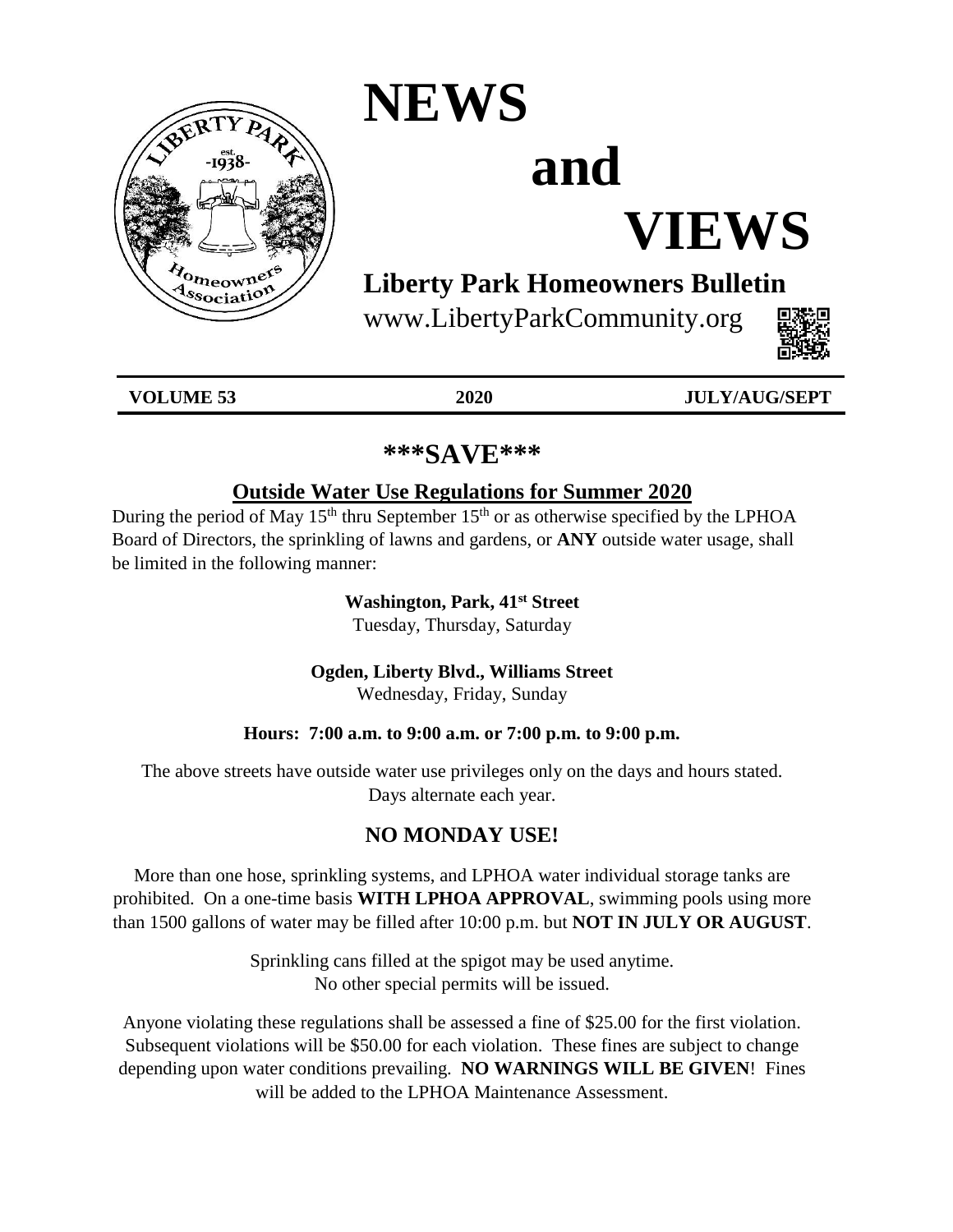# **Monthly Meeting**

Due to the covid-19 and social distancing requirements, the LPHOA monthly meeting will be closed to the public until further notice. When LPHOA opens the meeting back up residents will be notified via Facebook, text alert and the marquee so please keep an eye out for this message. Sorry for any inconvenience this may cause. If you have any questions for the board, please send it to our email at LibertyParkCommunity@gmail.com, call or text the President at 630-880- 8599.

## **Appointments**

LPHOA is happy to announce the appointments of Mark Bruns, 1<sup>st</sup> Asst. Water Superintendent, Bob Rosset, Sergeant at Arms and Norma Martinez, Treasurer. Welcome aboard!

### **Congratulations**

To the Class of 2020!! Good luck with your future endeavors!

#### **Deepest Sympathy**

To the Binks family of Park street on the passing of Tiffany's grandmother. You're in our prayers.

#### **LPHOA Monthly Meeting**

The next meetings will be Thursday, July  $2<sup>nd</sup>$ , August 6<sup>th</sup> and September 3<sup>rd</sup> for the Board Meeting at 7:00 p.m., Community Meeting immediately to follow LPHOA Community Building

4100 N. Washington Street

# **LPHOA Board Elections**

Do you know what qualifications are required to become a LPHOA Board Member? Qualifications include….

\* Resident connected to the LPHOA public water system for at least (1) year. \* LPHOA member in good standing. \* Shall have attended a minimum of (4) meetings during the fiscal year. \* Only one member of an immediate family living in the same household shall hold elective office.

The positions open for election this year include President, Secretary and a Trustee. The LPHOA President will appoint a Nominating Committee to make recommendations of qualified members for election in November. Any LPHOA Member in good standing may nominate a qualified member for elective office.

#### **Annual Garage Sale**

Due to covid-19, Liberty Park HOA will not be hosting the annual subdivision garage sale. If you have something for sale, please feel free to post it in the Liberty Park Community Garage Sale Facebook group. If you are not a member of the Facebook group, please join.

### **Pool Safety**

With the nice weather here and everyone social distancing due to covid-19 backyard pool are being used more frequently. It is important to never leave any child unattended, even for 10 seconds. When the pool is not being used, please make sure the ladder is up and not accessible whether it's tied up or removed.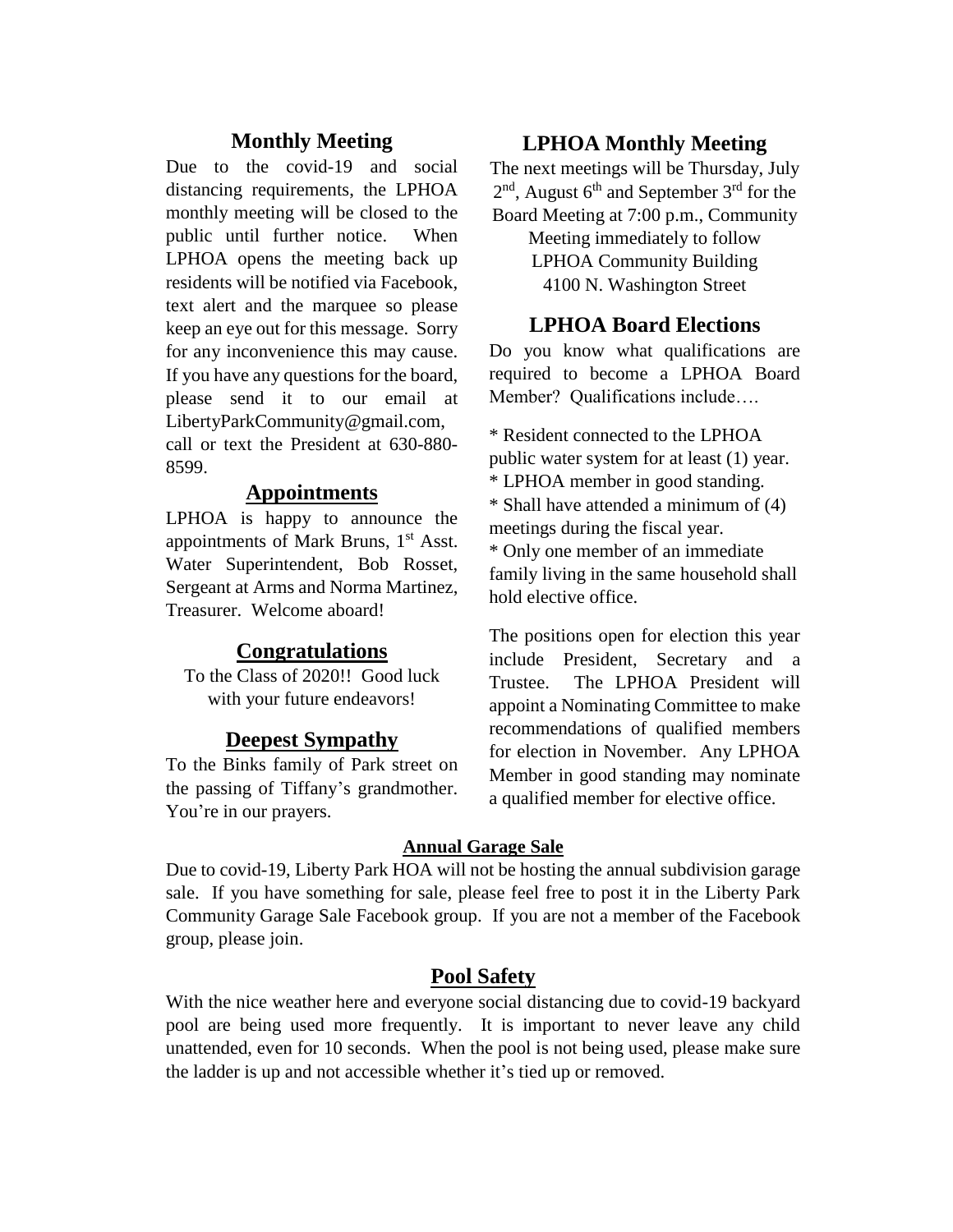### **Hydrant Flushing**

Mark your calendar, the next hydrant flushing will be September  $25<sup>th</sup>$  and the rain date will be October 2<sup>nd</sup> . Please visit our website or Facebook group for more details as we get closer to the date.

#### **York Township Improvements**

Residents who live on the 3800 block of Washington, Liberty Blvd., Park and Williams will be included in the York Township Street Improvement project courtesy of the York Township Highway Department. The work anticipated to be done consists of drainage improvements, street alignment, street resurfacing, curb/gutters and many more improvements. Williams street will be widened another 3'-4' which will make it about 15'-16'. As of now, on Williams street the water main will be moved about  $6'-10'$  to the east and the cost including hydrants and valves will be approximately \$145,000 and will be absorbed by York Township. The work will be staged over the next year, keep an eye out for construction vehicles while driving in the area.

### **CCR**

The Consumer Confidence Report (CCR) was delivered to each homeowner on the LPHOA water system with the last billing. Keep this report, it may be needed for real estate or financial dealings regarding your property. Copies of the current CCR and previous years are also listed on www.LibertyParkCommunity.org.

### **Special Audit**

There was a special audit completed upon the resignation of the treasurer and the audit was satisfactory.

## **Parking**

There is no parking at any time on Liberty Park streets 2:00 a.m. – 6:00 a.m. and no parking at ALL on the street on the 3800 block of Williams St. There is also no overnight parking at the Liberty Park Community Building or the park.

# **Happy 4th of July!**

Wishing all residents a safe and Happy 4<sup>th</sup> of July! Please remember to leave fireworks to the professionals. Unfortunately, the  $4<sup>th</sup>$  of July festivities at Ty Warner Park have been cancelled this year. However, Bolingbrook will be having theirs at Bolingbrook Golf Club, 2001 Rodeo Drive but no time has been announced. Due to social distancing, there will be no festival on the grounds of the golf club this year. Parking will be allowed on nearby roads and parking lots for drive-in viewing. It's best to check this event prior to going in case of any changes.

# **West Nile Virus**

The west nile virus is the leading cause of mosquito-borne disease in the continental United States. It is most commonly spread to people by the bite of an infected mosquito. Cases of the west nile virus occur during mosquito season, which starts in the summer and continues through fall. There are no vaccines to prevent or medications to treat it in people. Fortunately, most people infected do not feel sick and about 1 in 5 people who are infected develop a fever and other symptoms. To help keep the spread of mosquitos down, please empty any standing water and change the water in your bird bath on a regular basis. Reduce your risk by using insect repellent especially after dusk.